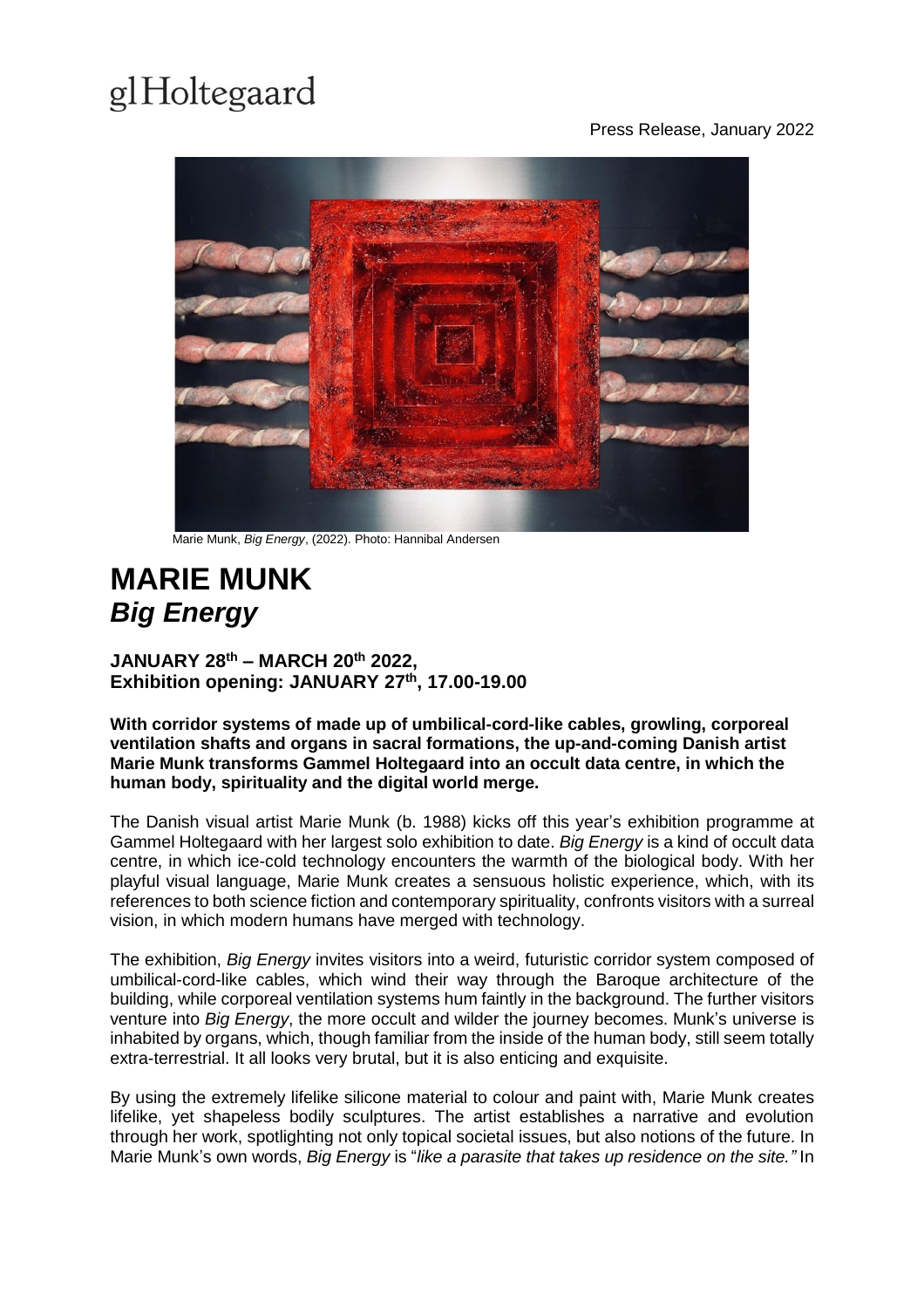In the exhibition, the historic building of the art gallery is like some relic of the past, which has been taken over by a world of the future.

In *Big Energy*, Marie Munk focuses on issues related to body, spirituality, technology and data, exploring how technological development and innovation leave traces in our society and our bodies. Munk is particularly interested in the development that involves an intertwining of infotech, bio-tech and the commercial world.

She is fascinated by the impact on our bodily existence, when digital technologies get close to, and infiltrate our bodies in the shape of smartphones, fitness apps and digital measuring devices etc.: technologies that constantly appeal to our attention, curiosity and urge for selfoptimization, as they gather our data. Munk also explores what it means to us when spiritual worship merges with technology, thereby connecting human and digital systems. The artist is partly inspired by the Israeli historian, Yuval Noah Harari's concept of dataism. According to Harari, digital technologies, which operate on the basis of vast amounts of data, algorithms, and huge computing power, will soon know us better than we know ourselves, and our faith in them is steadily increasing.

In *Big Energy*, Marie Munk examines the religious authority of data and imagines the status of data centres. Have these physical halls of the digital world perhaps become quasi sacred places for us? Perhaps this is where we seek to make contact with the inscrutable energies of this world. Has data become the God of our time?

### **BIOGRAPHY**

Marie Munk (b. 1988) lives and works in Copenhagen. She holds a BA in Fashion Design from Kolding Design School (graduating in 2013) and an MA in Mixed Media from the Royal College of Art in London (graduating in 2016). Marie Munk's works hovers between sculpture, installation, video and performance, both as a solo artist and also in collaboration with the visual artist Stine Deja.

Highlights of her career include a solo exhibition at Tranen (2019), and she is represented in ARKEN's permanent collection.

In 2020, Munk was awarded the Carl Nielsen and Anne Marie Carl-Nielsen Scholarship Talent Prize, and in the autumn of 2021 was selected for the Bikubenfonden studio programme, *TO GO*.

### **CREATIVE WORKSHOP & EVENT PROGRAMME**

Every day during the run of the exhibition, Gammel Holtegaard will feature a creative workshop. It is an opportunity for both children and adults to play and experiment with soft silk clay and try their hand at modelling assignments inspired by the exhibition. During the two weekends of the spring half term break (Week 7), the workshop will be staffed by a creative host to help with activities in the workshop.

We also invite you to a live evening – an opportunity to meet the artist Marie Munk, the Danish poet Lone Hørslev, the Danish tech journalist Anders Høeg Nissen and the moderator – Torben Sangild, Danish art critic/journalist at the digital newspaper, *Zetland*. They will look at the subject of digital technologies and carnal human bodies. We will then eat together. You can also experience art on a short, free Art and Cider guided tour and on the art gallery's Art Walks.

All events are in Danish. The programme is published regularly on Gammel [Holtegaard's](http://www.glholtegaard.dk/) [website.](http://www.glholtegaard.dk/)